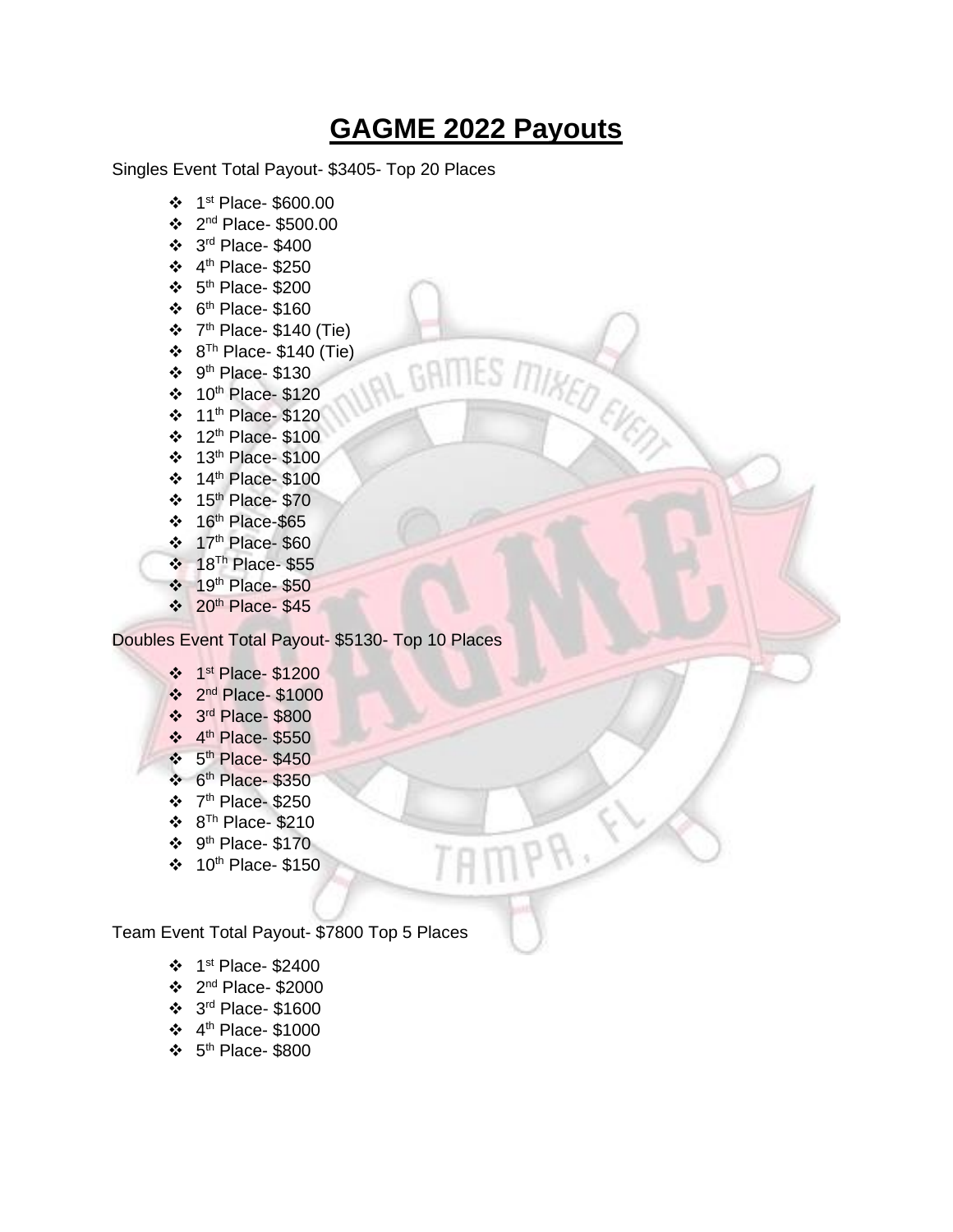All Events Total Payout- \$3400- Top 20 Places

- ❖ 1 st Place- \$600
- $\div$  2<sup>nd</sup> Place- \$450 (Tie)
- ❖ 3 rd Place- \$450 (Tie)
- $\div$  4<sup>th</sup> Place-\$250
- $\div$  5<sup>th</sup> Place-\$200
- $\div$  6<sup>th</sup> Place-\$175
- $\div$  7<sup>th</sup> Place- \$150
- $\div 8^{Th}$  Place-\$140
- $\div$  9<sup>th</sup> Place-\$130
- ❖ 10th Place- \$120
- ❖ 11th Place- \$110
- ❖ 12th Place- \$100
- ❖ 13th Place- \$90
- $\div$  14<sup>th</sup> Place- \$80
- ❖ 15th Place- \$75
- ❖ 16 th Place- \$70
- ❖ 17th Place- \$60
- ❖ 18Th Place- \$55
- ❖ 19th Place- \$50
- ❖ 20th Place- \$22.50 (Tie)
- ❖ 20th Place- \$22.50 (Tie)

## **Side Events**

 $IPR$ 

UAL GAITLES ITHRED EVERY

Best of 3 Total Payout- \$1025.00- Top 14 Places

- ❖ 1 st Place- \$200
- ❖ 2 nd Place- \$180
- ❖ 3 rd Place- \$140
- ❖ 4 th Place- \$100
- $\div$  5<sup>th</sup> Place-\$80
- $\div$  6<sup>th</sup> Place-\$65
- ❖ 7 th Place- \$55
- $\div$  8<sup>Th</sup> Place-\$45
- $\div$  9<sup>th</sup> Place-\$35
- ❖ 10th Place- \$25
- $\div$  11<sup>th</sup> Place- \$25
- $\div$  12<sup>th</sup> Place- \$25
- ❖ 13th Place- \$25
- $\div$  14<sup>th</sup> Place- \$25

Mystery Doubles Total Payout- \$2410.00- Top 13 Places

❖ 1 st Place- \$400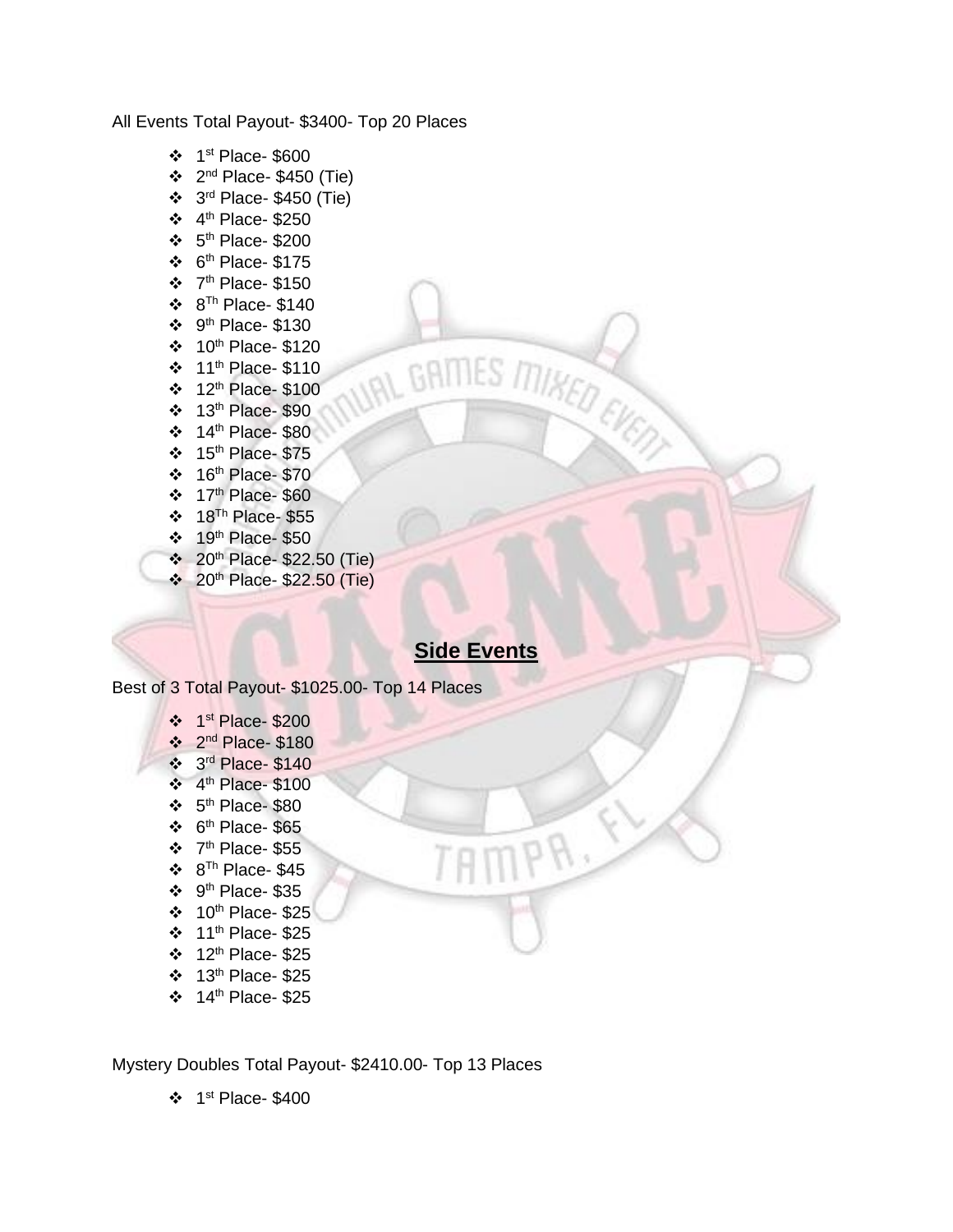- $\div$  2<sup>nd</sup> Place- \$300
- ❖ 3 rd Place- \$250
- $\div$  4<sup>th</sup> Place-\$200
- $\div$  5<sup>th</sup> Place-\$180
- $\div$  6<sup>th</sup> Place-\$170
- $\div$  7<sup>th</sup> Place-\$160
- ❖ 8 Th Place- \$150
- $\div$  9<sup>th</sup> Place-\$140
- ❖ 10th Place- \$130
- ❖ 11th Place- \$120
- ❖ 12th Place- \$110
- ❖ 13th Place- \$100

Women's HDCP Event Total Payout- \$150.00- Top 2 Places

- ❖ 1 st Place- \$100
- ❖ 2 nd Place- \$50

Men's HDCP Event Total Payout- \$525.00- Top 6 Places

- ❖ 1 st Place- \$150
- ❖ 2 nd Place- \$95 (Tie)
- ❖ 3 rd Place- \$95 (Tie)
- ❖ 4 th Place- \$75
- ❖ 5 th Place- \$60
- $\div$  6<sup>th</sup> Place- \$50

Optional Senior Event Total Payout- \$550.00- Top 5 Places

- ❖ 1 st Place- \$175
- $\div$  2<sup>nd</sup> Place-\$150
- ❖ 3 rd Place- \$100
- $\div$  4<sup>th</sup> Place- \$75
- $\div$  5<sup>th</sup> Place-\$50

Optional Scratch by Division Paid out for the following categories: (Best of 9, Best of 3 Series, All Events)

GAMES MIKED

Division A- Men's Paid Out Total- \$150.00- Paid 1 Place for each category.

❖ \$50.00 1<sup>st</sup> Place Each Category

Division A- Women's Paid Out Total- \$75.00- Paid 1 Place for each category.

❖ \$25.00 1<sup>st</sup> Place Each Category